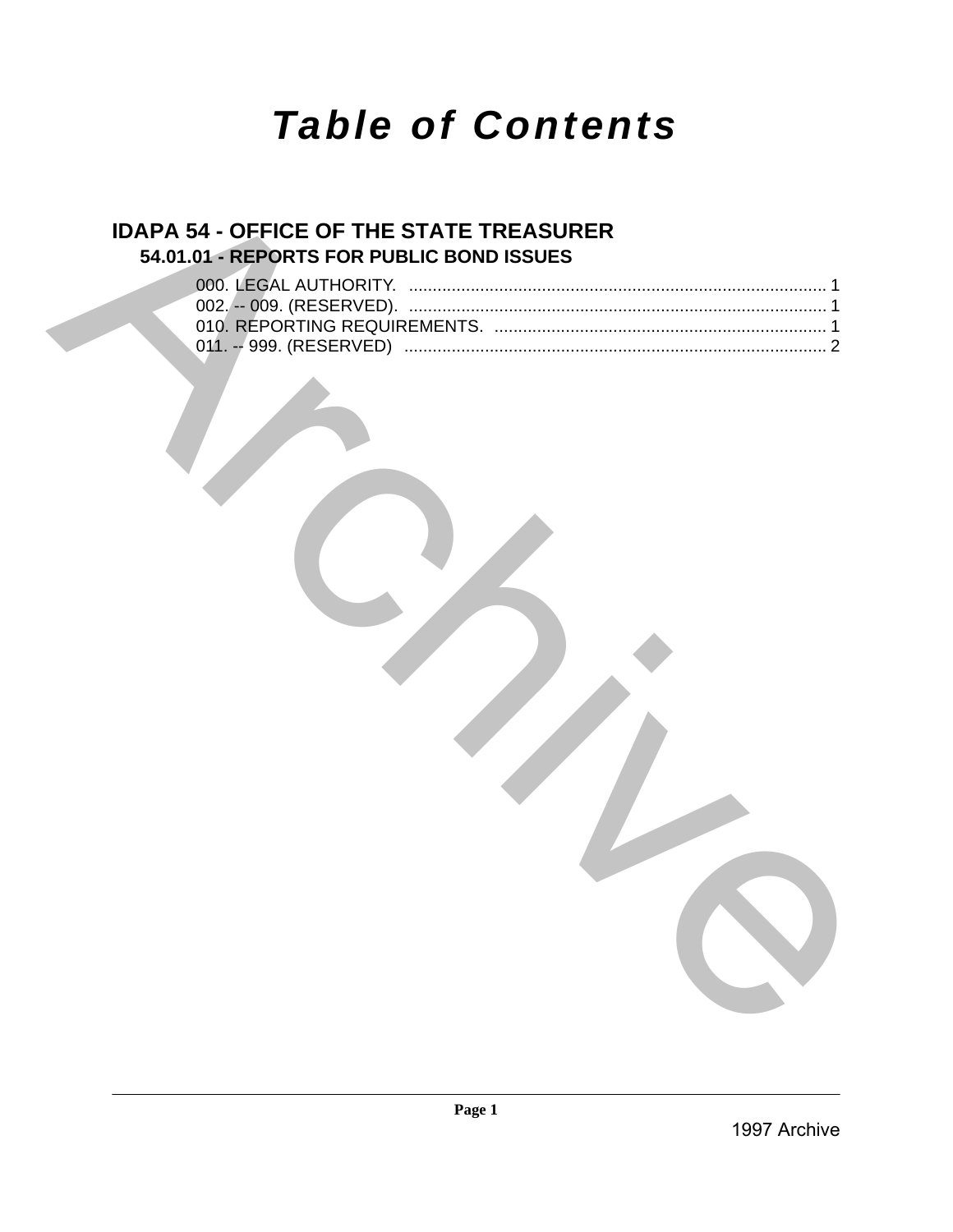#### **IDAPA 54 TITLE 01 Chapter 01**

## **IDAPA 54 - OFFICE OF THE STATE TREASURER 54.01.01 - REPORTS FOR PUBLIC BOND ISSUES**

## <span id="page-1-2"></span><span id="page-1-1"></span>**000. LEGAL AUTHORITY.**

### <span id="page-1-3"></span>**002. -- 009. (RESERVED).**

#### <span id="page-1-4"></span>**010. REPORTING REQUIREMENTS.**

<span id="page-1-0"></span>

| 000.          |                     | <b>LEGAL AUTHORITY.</b><br>Section 67-1222, Idaho Code.                                                                                                                                                                   | $(7-1-93)$ |
|---------------|---------------------|---------------------------------------------------------------------------------------------------------------------------------------------------------------------------------------------------------------------------|------------|
| $002. - 009.$ |                     | (RESERVED).                                                                                                                                                                                                               |            |
| 010.          |                     | REPORTING REQUIREMENTS.                                                                                                                                                                                                   |            |
|               | 01.                 | Legal Entities Required to File Reports. The following legal entities, authorized by the state of<br>Idaho to issue bonds, shall submit to the Idaho State Treasurer a report giving details of new bond issues:          | $(7-1-93)$ |
|               | a.                  | Any department or agency of the state of Idaho.                                                                                                                                                                           | $(7-1-93)$ |
|               | b.                  | Any other political subdivisions.                                                                                                                                                                                         | $(7-1-93)$ |
|               | c.                  | Any municipal corporation.                                                                                                                                                                                                | $(7-1-93)$ |
|               | d.                  | Any state university or college, school or other special education district.                                                                                                                                              | $(7-1-93)$ |
|               | e.                  | Any joint agreement entity.                                                                                                                                                                                               | $(7-1-93)$ |
|               | f.                  | Any public authority.                                                                                                                                                                                                     | $(7-1-93)$ |
|               | g.                  | Any public trust.                                                                                                                                                                                                         | $(7-1-93)$ |
|               | h.                  | Any nonprofit corporation.                                                                                                                                                                                                | $(7-1-93)$ |
|               | i.                  | Any state organization authorized by the laws of the state of Idaho to issue bonds.                                                                                                                                       | $(7-1-93)$ |
|               | 02.                 | Required Form. The reports shall be on a form available from the office of the State Treasurer.                                                                                                                           | $(7-1-93)$ |
|               | 03.                 | Required Details on Reports. The reports shall include details for both general obligation and<br>revenue bonds, as follows:                                                                                              | $(7-1-93)$ |
|               | a.                  | Issuer information, including but not limited to name and address of issuer and a contact person.                                                                                                                         | $(7-1-93)$ |
|               | b.                  | Financial information including date of issue, amount of issue, interest rate(s), maturity schedule,<br>outstanding balance, interest payment dates, coupon rates and average yield to investor.                          | $(7-1-93)$ |
|               | c.                  | Names and addresses of participants, including the underwriter, purchaser(s) financial advisor,<br>bond counsel, trustee, and any other participants.                                                                     | $(7-1-93)$ |
|               | d.<br>and expenses. | Costs incurred for the issue, including underwriter's compensation, legal fees, and any other fees                                                                                                                        | $(7-1-93)$ |
|               | e.                  | Description of the project or purpose of the debt.                                                                                                                                                                        | $(7-1-93)$ |
|               | f.                  | Any special redemption features.                                                                                                                                                                                          | $(7-1-93)$ |
|               | 04.                 | Deadline For Filing Reports. Information on each issue of public debt, as outlined in Subsection<br>010.03, above, must be submitted to the State Treasurer within fourteen (14) days from the finalization of the issue. |            |